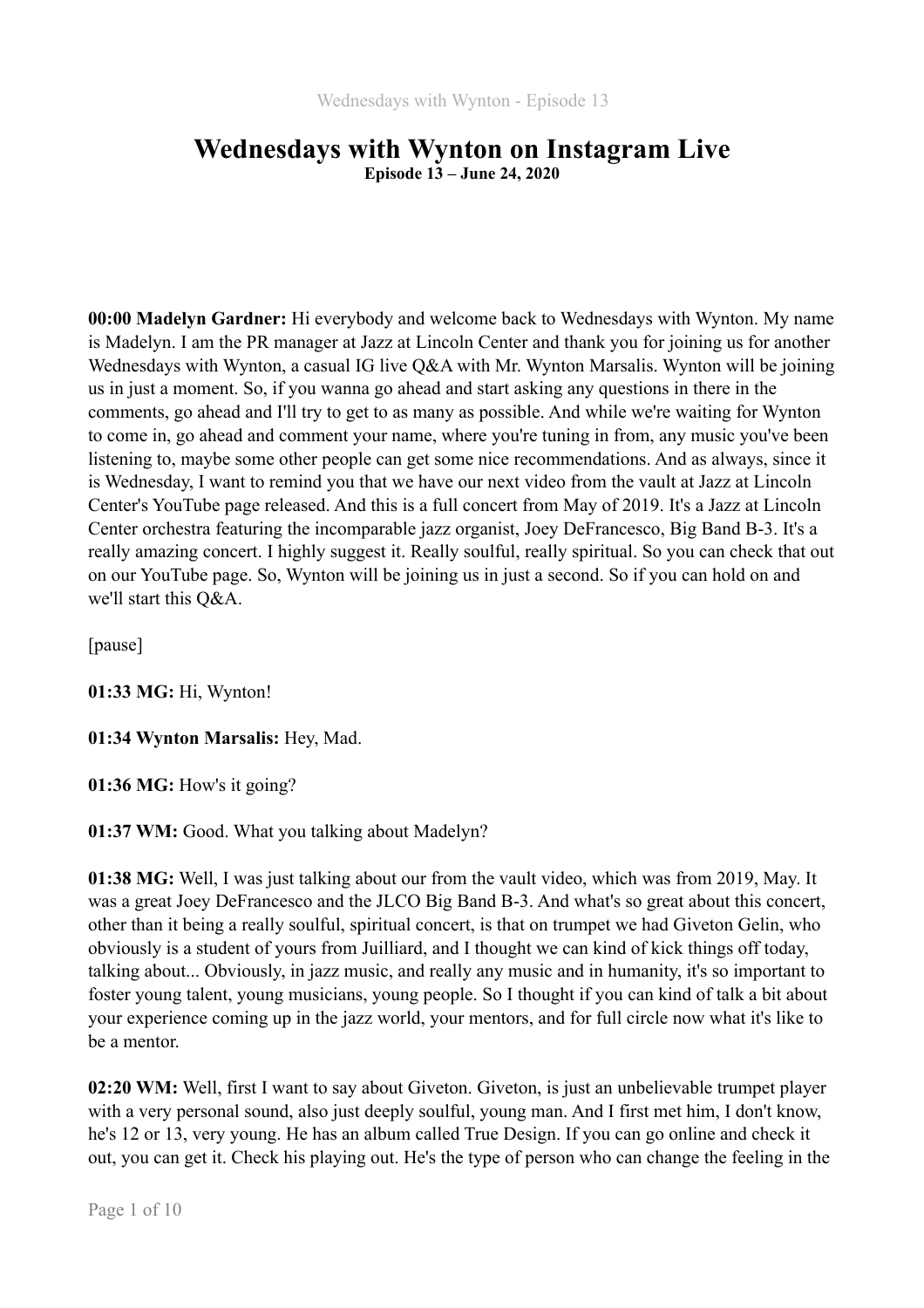room with the weight and feeling of his sound. And I think that... Yeah, when I was young, I was always around the musicians. My father and all the great jazz musicians who come through New Orleans and even though at that time I wasn't a fan of jazz the music, I like the music everybody liked in my age group. I loved them as people and they were always funny and witty, and they were always inviting at down home. Even the ones who were mean will still kinda had their own way. They were nice.

**03:18 WM:** Like Eddie "Lockjaw" Davis or somebody you didn't play with. But even Lockjaw, he was such a deep personality and he was such a profound person. And I've been very fortunate in my life to have many great mentors of all kinds and to play with great musicians and to listen to them and be told things by them. And I also have played with a lot of great musicians that are my contemporaries, and many younger musicians. And whenever I have the chance or any of us have the opportunity to embrace them and bring them into our feeling. Of course, we do that because as you get older, you have more funny experiences with musicians because at one point, you're teaching them things but then at another point, they teach you a lot. I love Giveton, he's got beautiful sound.

**04:11 MG:** I wish everyone can go check him out. I'm sure he has a lot of videos on YouTube as well. Really great player, and you can check him out playing on our from the vault concert today, if you go to YouTube.com/jazzatlincolncenter. And I also wanted to mention the great Hermeto Pascoal, who just turned 84, he contributed so much to jazz and Brazilian music. And Hamilton de Holanda, Dan Nimmer and Carlos Henriquez did a video tribute for his birthday. Let's talk a bit about Hermeto and what he means to you and music.

**04:44 WM:** Hermeto, they call him universal musician. He's a genius. If you just look him up and look at the number of instruments he plays, that's gonna tell you all you need to know. And when we opened the House of Swing in 2004, Hermeto was part our opening series of concerts. Endlessly creative. He's coming up with all kinds of tunes, unbelievably sophisticated sense of harmony progressions, melodic, just the spirit around him of just deep spirituality, originality, and Hamilton and Dan and Carlos were playing this tune when we were in Brazil. I'm not gonna mispronounce the name, but it's an unbelievable song, it's very sophisticate.

**05:33 WM:** Hermeto writes everything from little diddies and stuff that you could... Somebody could be listening on the street to some of the most sophisticated music. Just a kinda seer, a person who sees into the future and the past at the same time. And incredible range of musical virtuosity, not tied to an instrument. He played more instruments than... He can make anything into an instrument. He even played a pig as an instrument once. And he's somebody that's very very important in the world of music and important to know, one of the greatest thinkers and great creative forces, an icon in Brazil, of Brazilian music but really belongs to the world. It's not just... His music transcends the spirit of place, it just goes... Yeah, we all love him, he's just a spirit.

**06:30 MG:** That's such a thing to say about someone, to transcend the spirit of the world, speaks a lot to who someone is.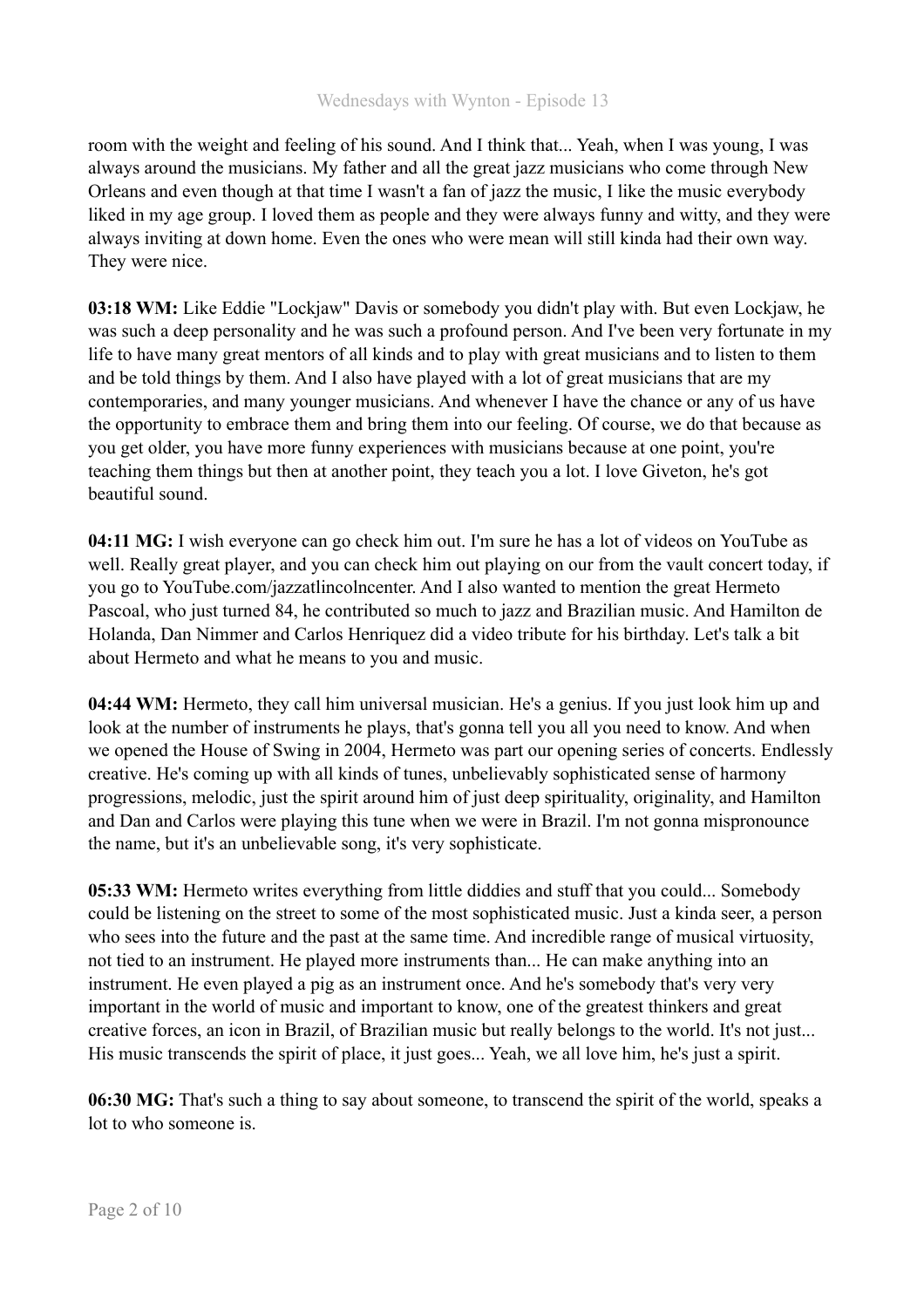**06:37 WM:** And I'm saying less than what he is. We got to get Hermeto on here to talk about him and play some of his music, I wish I could play some of his music. He's fantastic.

**06:49 MG:** If everyone has some time to go check out and to honor the great Hermeto Pascoal, he has a lot of music you can check out, so if you wanna just take some time to find some solace. And talking about solace, you have this really great interview in The New York Times today, and talking about the 10 things that have been on your mind, kept you going through the difficult times. Among those, it was beauty of jazz, justice for George Floyd, real solutions, Frederick Douglass and William Yates. Why don't if you can, those who haven't read the piece yet, tuning in right now, talk about some of those things, what they mean to you.

**07:22 WM:** Well, you know, you have some things that are touched on. Generally, they are things that tend to be from the past, and then you have things that you engage with right now that tends to be things that you are doing to use your contemporaries. Then you have things that you're looking way into the future on, like an example would be just the conversation we've had, like gifted it makes me smile just to think about him, because of who he is. And it could be a lot of our great younger musicians that... We have a lot of them that they can really play. And I love what they do. We've been online talking with them. It could be Riley or Joe Black. It's a crew that always makes me feel kinda happy about what's going on. Alexa, Giveton and Anthony Harvey and Jonah Moss, Philip Bell like younger than the age of my older, older, older kids. Early 20s, kind of 20s.

**08:22 WM:** So then you have your contemporaries like I just saw Spike Lee's film 'Da 5 Bloods', and Terence Blanchard wrote a masterful soundtrack, so I get to just a bit to tell him, "Yeah, man, I dug what you were doing, and I heard what you were doing." And we've known each other since the 1970s, 1972 or '73. And then you have people that are way out in... I've been looking at Martin Luther King's last speech at a National Cathedral. I talked about that one. I also read, I didn't look at it, but I'm gonna look at it. I read Lyndon Johnson's 1965 speech called, We Shall Overcome. Is the sometime that they called them because in that speech he says, "We shall overcome." And just the power of kind of president from the south saying the things that he said. So those are touched on things, and then, you have things that are epical, that's like Frederick Douglass, that's like someting just timeless thoughts of humanity that you can just go back and to speak on meeting or the author of the book, David Blight and just see him and Geoff Ward talk.

**09:33 WM:** And then there's Hermeto, which is a force of nature, from the cosmos, just phew on earth. So to have a range of things that you can... It helps you to understand, or even when we did our gala to see Chucho playing the piano, and I think about that my father told me, in the early 70s he had first heard about Irakere from Cuba, and no we didn't went up to Cuba back at that time, he's like, "Man, this band from Cuba named Irakere," he was listening to their music. He goes, "Wooo!" He was co-signing him, talking about him, "Man, this dude can play, Chucho." And then Chucho, they sent me a picture of him and my father, and the picture was so soulful. Just... And I was thinking back, looking at the two of them, just... And I think my daddy was playing, and Chucho was just sitting next to him listening to it. And just the humanity in it. And I just think in a circular way about it, how when I first heard Chu, of course, now there's no Chucho, great master of years and also the kinda similar kind of heart that they... Chucho got a lot of heart. And it very... Just soul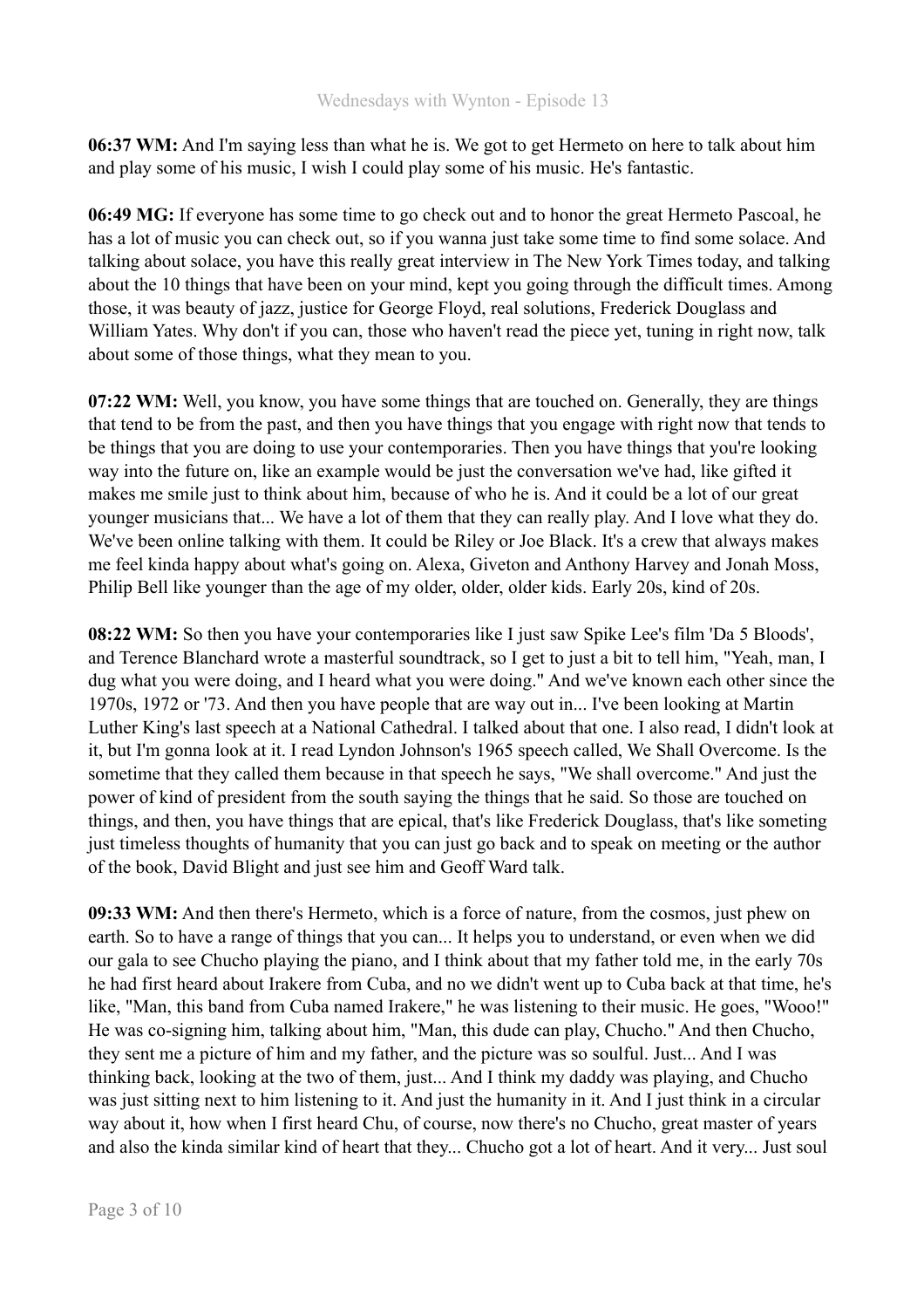drips off of him. He's a person that's very... He's in that number of the angels on earth. And all those kind of things help you, and yeah, it was fun doing that interview too, with The Times.

**11:01 MG:** And can you speak a little bit... I really, really resonated with me, specifically, was that talking about real solutions and real actions, and it things that you've been talking about your entire career, but specifically right now, even Supreme Court passing that important, you can't be discriminated against just because if you're part of the LGBTQ community. So if you can talk a little bit more about real solutions, what we can do now to be part of the democracy.

**11:28 WM:** Well, I think it's important for us to understand where the power is. What is the Federal power, and what is the local power? And these are not complicated concepts. But it's important for us, as citizens, to be engaged, it's important for us to get our eyes on it and not go with propaganda. So the Supreme Court passed two things, and then one they didn't comment on. They said, "We're not gonna hear it." And the thing that's interested about what they weren't gonna hear, is that of the two judges on the extreme, Sotomayor and Clarence Thomas, both said, "We need to look at it." And the rest of the courts said, "No, we don't need to look at it," and that was the very subject that the entire nation is out in the street protesting, and that is qualified immunity. So we have to be engaged.

**12:19 WM:** Okay, they don't have to look at that because of something that's really a local issue, but every signal, if the whole nation is out in the street talking about it, then you hit us with two very flashy and important decisions, both of which I agree with 100%, but over here we're protesting and he just slides up on the need to do with no comment. [chuckle] You got to watch stuff, and yet you just have to realize that you have opposition. It's not just everybody doesn't agree on this stuff. And democracy is about the back and forth in the battle, and to always remember, you don't have to have democracy. A military might is... You know, somebody can beat you. You lost. So to understand how to nurture that ground and the importance of the political solution and there are points of being engaged in the democracy and studying those local courts, getting involved with your local politics on the state, in the city level, and going to your council members and talking, is things I need to do. So I'm not talking to people, I'm talking to myself.

**13:38 MG:** And vote, everyone go out there and vote too obviously so important.

**13:41 WM:** Yeah, voting is one thing. It's the easiest thing we can do. Stand on a line and vote. Yes, that's easy. Even in the places where it's being made impossible to vote. The harder it is to vote, the more determined you have to be to vote. But get engaged, even talking about it, because I know at this time people are telling me, "Man, I'm tired of hearing about this politics, I'm tired of... I'm tired of... " Sometimes I get tired of hearing about stuff too, but this is what we're supposed to be about. I might be tired of it but am I too tired of hearing about it to wanna see equal employment, to see the end of ghettos, to see a vision where everybody can participate in the enormous wealth? Am I so tired of hearing about it, that I wanna abdicate my position and in speaking about it for other people, so we can all enjoy something? It's like you have a concept of your family doing well and mine not doing well means we aren't doing well. It's like being in a band with a sad rhythm section. "You guys, man, I'm playing my part, I'm... " No, if the rhythm section's not right, we are not right.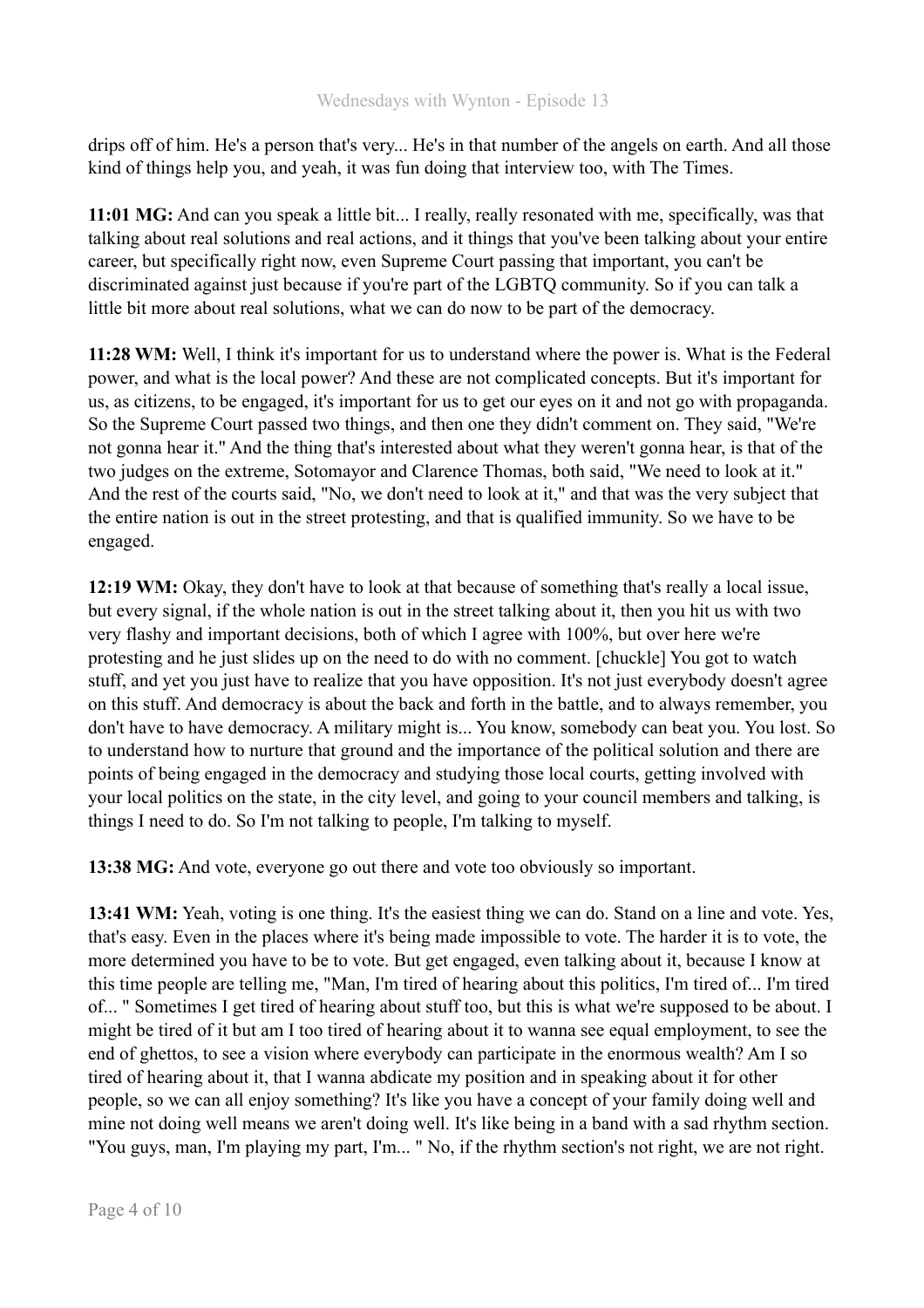**14:48 MG:** It's a great way to put it and for people to know it's that concept to get, even if you're playing right and you're doing... You have to make sure that everyone is playing right, and you're all together with that.

**15:00 WM:** Right.

**15:00 MG:** And I wanna ask, I saw a question pop up talking about playing with people back when shows were still going on as they will in the future of course again. Do you ever get superstitious or have any superstitions before a big performance? Is there anything that you have to do?

**15:20 WM:** No, I just gotta put this brace on my back, so that my arthritis doesn't kill me. [laughter] I always laugh with Ryan when we get up on the stage, I said, "It's only two things that I'm most nervous about is, can I get up on the stage? And do we have a flight the next day?" So I'm not really superstitious about it. No, I mean it's been a blessing to play.

**15:50 MG:** Well, even on Skain's Domain this past Monday, you had a bunch of the JLCO members on. It was so great. I always have so much fun watching you all interact and talk with each other, and you've known each other for so long and varying levels of things... You must miss them so much.

**16:06 WM:** Yeah, I miss 'em. And you know we all do a kind of, when we talk to each other because we work on each other's music, we have a certain type of way back and forth. It's not always pleasant, but it's also just the mutual respect and of all the years of playing gigs under different circumstances and the pressures and also the ages everybody is at this time. Bands fluctuate, they come up and they come down. And for the older of us, we've been doing it a long time. Our older members, most of them are deceased, Joe Temperley being gone. And the earlier members, who were in the band, Jimmy Hamilton and Clark Terry, our mentors and the people we love, and now we see the younger ones coming up, like Chris and Carlos, they're young compared to us, and the kind of way the pride they have with it, and what they do with it.

**16:54 WM:** And even our younger ones going into the 30s like with Camille and Evan. To have Camille and Walter on the call at the same time because Camille came in because Walter was in China and now Walter is coming out. And Camille is not gonna be in the band, but still the spirit of her in which she has and which she brings to the band, and there's gonna be all kind of other things for her to do in the leadership position she will be in. And what it is, it's how natural it is and we don't have to... Kenny is talking. All the things the and years... We work on stuff in 1994, '95. Marcus, Ryan, we in touch with each other. With Ted, we were talking about arthritis yesterday.

[laughter]

**17:39 MG:** It's no joke, it's no joke and you gotta laugh but...

**17:42 WM:** It's not a joke if you have it. It's something you don't realize you're ever gonna have.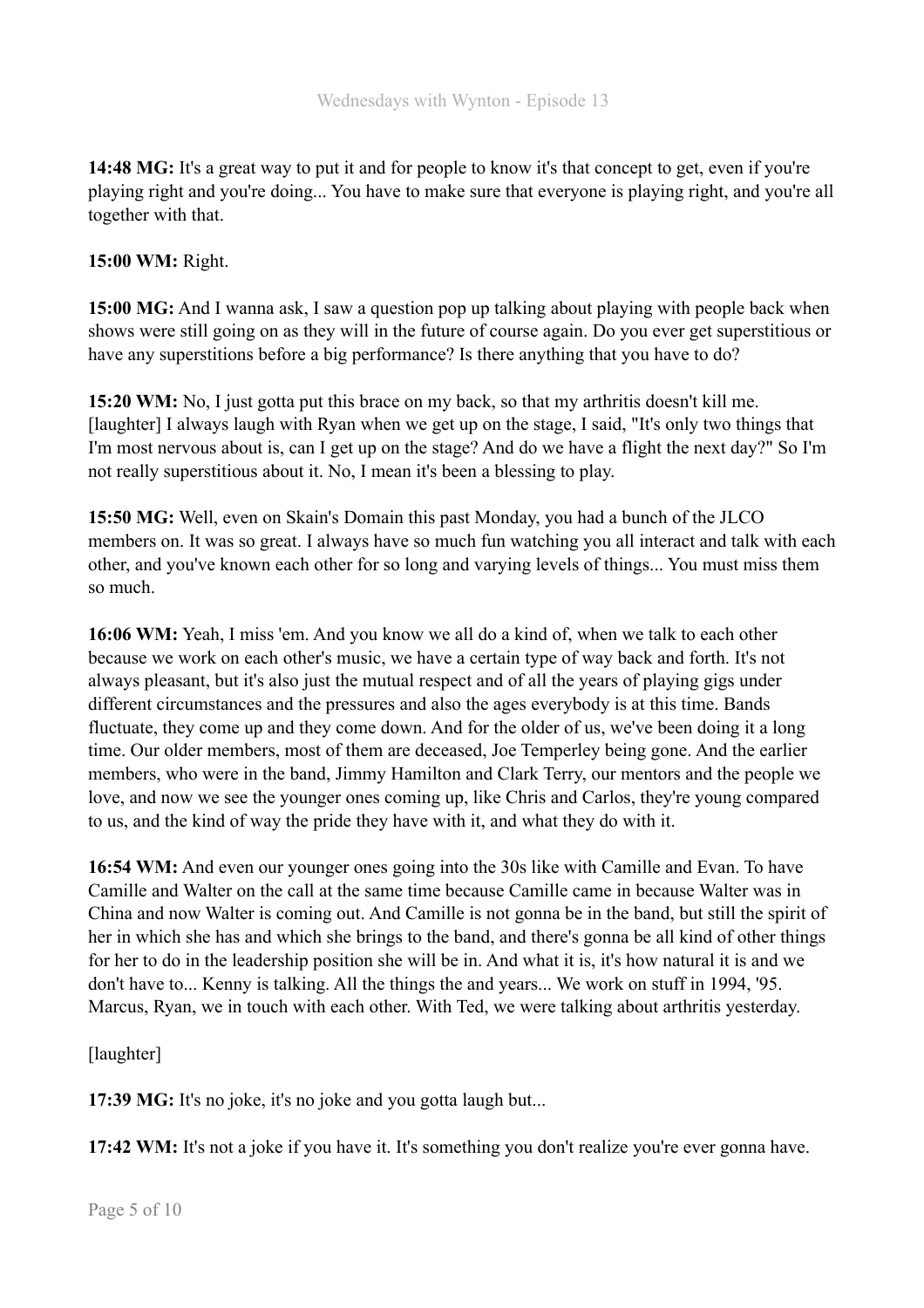#### Wednesdays with Wynton - Episode 13

It's very simple, but it's very complicated. And we tease each other about we can't see the music or whatever it is. And it's a blessing. And they all are so serious and they're serious. So even on gigs or when something goes wrong, people are serious, they're like, "Man, I don't know how that gig felt to you all but... " But Carlos will be the first one calling me, "Hey papa, did you really look at this set list?" Or you know, just the attention to detail, [laughter] Yeah, people are serious. They're for real.

**18:23 MG:** And as you mentioned, you have this great respect and relationship with these musicians as you do with many musicians outside the JLCO too. What would be your suggestions for any musicians tuning in right now on how to find other musicians to connect with and to jam with and to play with? And maybe... You know when you connect with someone, but maybe the steps in doing that.

**18:47 WM:** Create space. It's like with any person. I had a lot of brothers when growing up, feels like six of us, and one of our brothers was autistic, so he would be doing all kind of stuff like banging his head hand into walls and we had never... We were kids, we were like... So first, I would be teasing my mom about something is wrong with my brother, and then it was something we'd never heard of called autism, and just like just... It's hard to explain. The space in the house became different. It was always... You know, me and my brother were in a room, three of them in another room, so it was... But just to kinda, over time you learn you have to want to create space.

**19:32 WM:** It's like wanting to create wealth for other people. I never forget one time, I was complaining about some food we had, this is a long time, we're struggling in our family, we had a couple of hard years. And it was something on my plate. I'm 13 months younger than my brother Branford, my older brother. And I was complaining about how I wanted more of something. So my brother took some off of his plate and he put it on my plate, like as a joke, but it was... And then when he put it on my plate, he looked at me and said "Now we have more." So I never forgot. I mean, I was maybe eight or nine and he was ten. And we laughed about it. I don't even know if I ate it, I might have got mad 'cause I didn't want to take it from him. But I never forgot the analogy of him, just saying "Sometimes more means you have less."

## **20:23 MG:** Wow.

**20:23 WM:** And then there's more. So we have trouble with that as a philosophy. And I think with our band the one thing that's really different is we create space for each other. And at first it was hard. It's a struggle, you're not gonna see my solo twice. You may solo one time in the night, you may not solo. And you worked hard on your soloing. And you have your arrangement, we stopped... It's always been hard in rehearsals, we have to be howling and screaming and cussing to get people's attention and all of this. But now once we stopped playing each other's arrangements, when you stand in front of the band and you gotta cuss and scream for 20 minutes to get people to pay attention, is very different. After we got through all those arrangements, there's no cussing and screaming and all of that. Everybody is helping because it's their space.

## **21:18 MG:** Make space.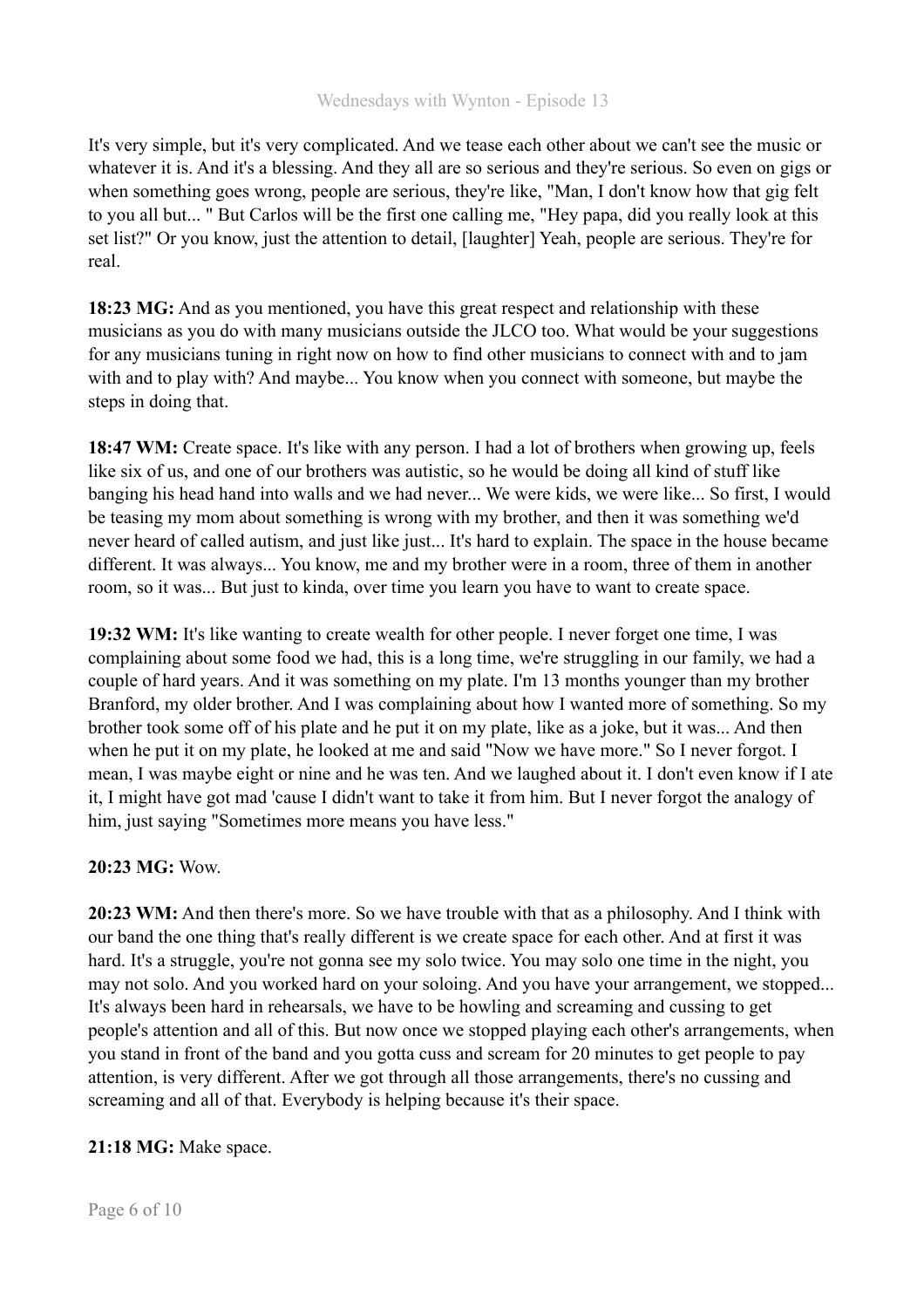**21:18 WM:** And I think also the honesty that we deal with each other with sometimes. But we also have writer ways, like if you arrange a composition, you have the writer way. Like Dan Nimmer, Dan is the nicest person in the world. Dan would always say...

**21:31 MG:** Prove it.

**21:32 WM:** But me and Ali had a bet one time about Dan, I said "If I tell Dan to change this section he's not gonna change it." So I said "Dan, I think you should take this three/four section and put it in." He said "No, no, no, three/four." He don't even entertain it. No, no, no three, four. Oh, you know, the different things we know we have. When we work with each other, we all have to... We all work out our things. The arranger, the composer, they have the writer way. And we're gonna play it the way they want it to be played.

**22:05 MG:** And that's respect. That's right, you respect and space and caring.

**22:10 WM:** Yeah, you learn to respect through doing it.

**22:12 MG:** Mm-hmm.

**22:13 WM:** Not through saying you're gonna do it.

**22:16 MG:** Right.

**22:17 WM:** It's nothing between me and Marcus Printup, he always wants to play like something that has a back-beat on it, but he knows... [chuckle] I played so much back-beat music when I was in high school, I'm always like "Man, no back-beat," he will be like "Back-beat." But that's part of the respect. It's his arrangement, he wants it to be played that way, that's the way let's play it.

**22:38 MG:** And that's a beautiful thing. And I saw an interesting question come through asking, have you ever ever thought about playing music for and people that are incarcerated?

**22:53 WM:** I have done that. And yes, I want to get a project of teaching the spirituals in the quiet tradition into the prisons, but as a matter of fact, the only time my mama ever wrote me because of something that was online. I played with some guys on Rahway prison. She never wrote to me... This one time. She said, okay, you're doing something now. You're doing something now. So yeah, definitely, I played in the prison system. And it's something I was interested in doing in the 1980s. So we need more, I wish I could really get that spiritual project off the ground. Because I think you would hear something and it would also be instructional on a certain level.

**23:43 MG:** As you're talking about before, it's the community, that chorus of people, right, that's what it's all about and that all together.

**23:49 WM:** In actuality the lady that called me to start Jazz at Lincoln Center, Alina Bloomgarden,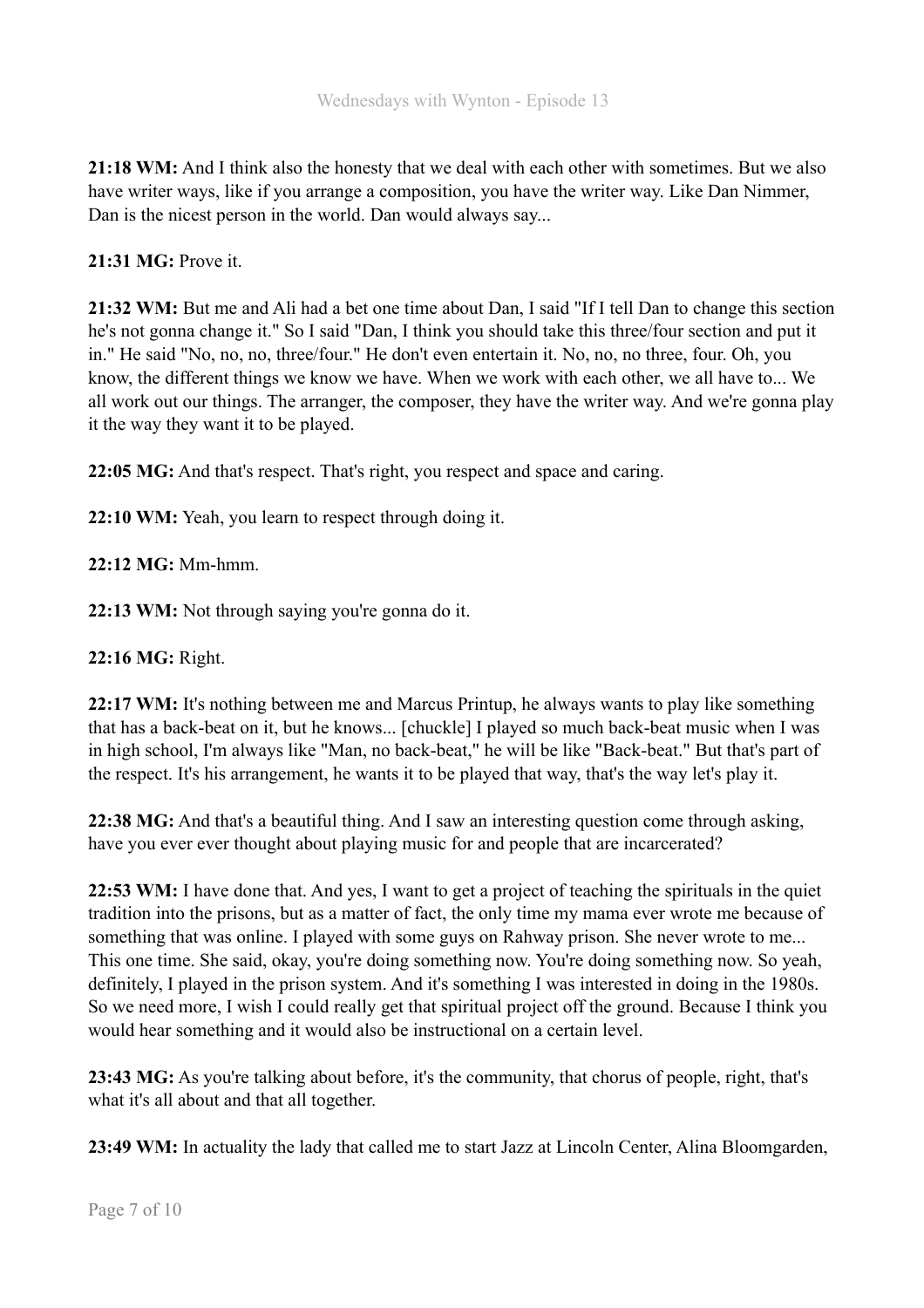now works with an organization called Music On The Inside, and it's about music in the prison system. And I'm supposed to be working with her I'm not doing a good job right now. Just was overwhelmed with stuff. But she's a community, she is so free and I love her. And I know they're doing fantastic work. And we need to do more and I need to do more.

**24:20 MG:** Well that's an exciting project that looks like that will be on the horizon, hopefully coming soon to continue that collaboration. And I saw another comment come in about talking about improvisation, people that are in the beginning of improv, and I see a lot of these comments actually. Any tips on how to do improv, I know that's kind of a hard thing, but any, any tips or tricks?

**24:44 WM:** The first thing is to accept that it is easy. That's number one, okay? It is easy. It's like you want to learn a language. If you say "Well, I want to know how to speak French," well, learn four or five words first. That's not hard. Now it's hard to be fluent. But it's not difficult to go through the slow steps of developing. Now with music it's even easier, because it's just sing melodies and play them. Start with very simple songs. Play those songs and then add to them a note or two. Start with nursery rhymes and just add a note or two. And it could be anything, "Mary Had a Little Lamb", "Row, row, row your boat".

#### [vocalization]

**25:28 WM:** Mickey Mouse. I mean, and just... The blues is always there for you to learn how to play. It's a form that's easy to hear, you can play a pentatonic scale on it.

## [vocalization]

**25:44 WM:** Now the thing about improvisation, you want to play it in the context of some type of rhythm, if it's in jazz. So you can put a metronome or anything, you can record yourself on your phone doing what I'm doing.

**26:00 WM:** And just play that and play on top of it. Learn the baseline of a blues, and just play those root notes.

## [vocalization]

**26:15 WM:** And just play on top of it. You can sing that into your phone and play on top of that progression, or you can get any of these apps that have rhythm sections and start playing. And I'm telling you you'll figure stuff out to play. But if you go the theoretical route and start learning all this complicated stuff, you'll never play. You will never learn how to play doing that. It's like you're not gonna go to a baby and start teaching them what a gerund is. A noun goes here before the verb. Whatever, if they're babbling, you say, "Yeah!" You talking to them, and when they figure out one word, wow! They just said, "Technology." You're gonna make up some word the child said, and you're gonna make a big deal out of it, and you're encouraging them every step of the way. Whereas with this sometimes with jazz improvisation, it's like you take the people out of their ear space into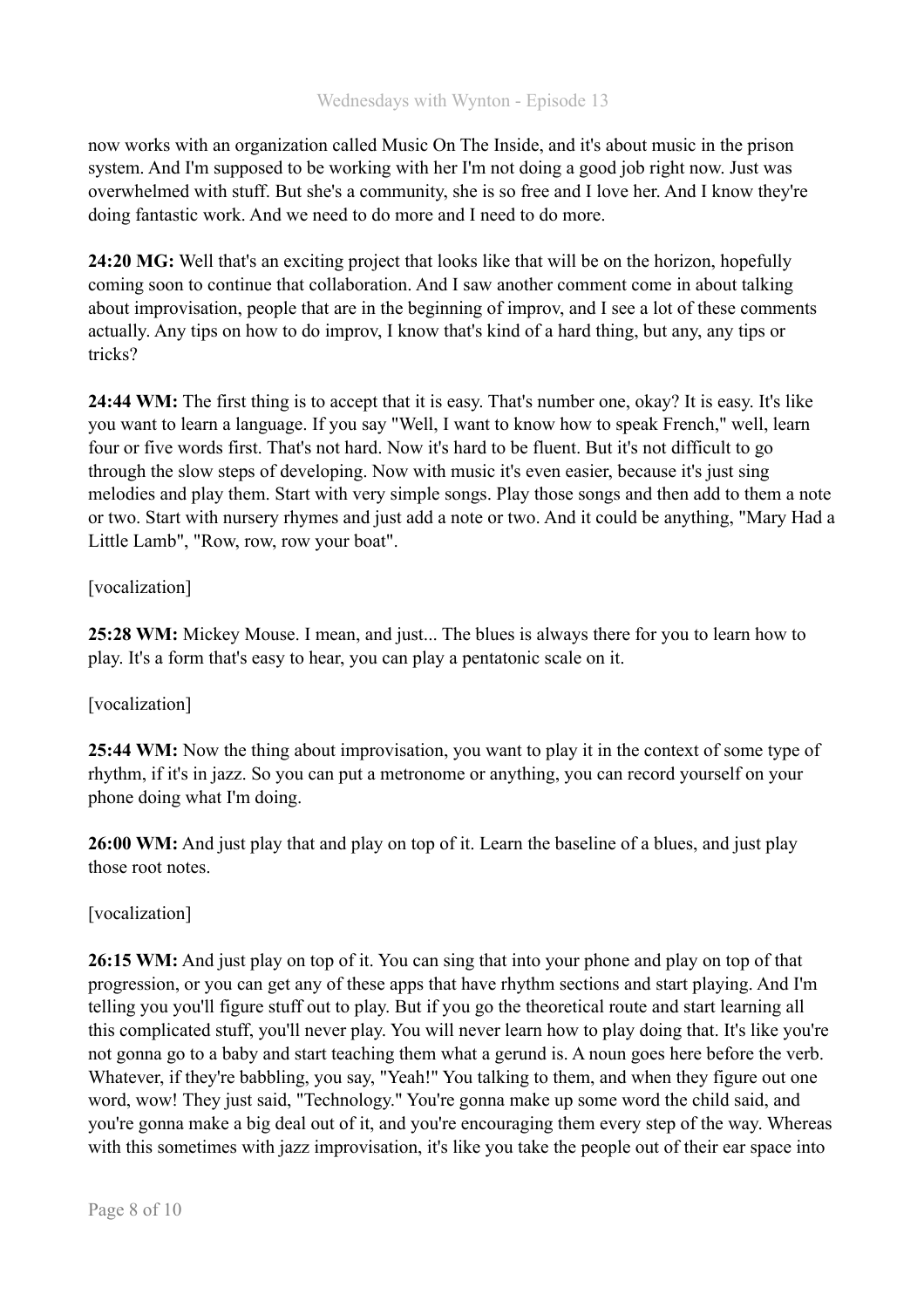their brain space. You don't wanna be in your brain space 'cause you'll never figure that out.

**27:12 MG:** It feels like it gets stuck in there.

**27:16 WM:** There's too much to process thinking about. It's super thought. It's greater than thought. It's hearing and hearing is close to instinct. You know how you see the animals in the wild sometimes. It's something, right? Well, the instinct is before they do that. The instinct is going down to... That's what you play in. You play in a time this before gestures. And many times it's hard to explain what that time is.

**27:45 MG:** It sounds like you'll learn to know that. Once you know...

**27:49 WM:** I was speaking with a friend of mine that had a brain injury. And just when we were talking, she's trying to figure out how to talk again. And it was the most fascinating thing looking at her look for words. It was like playing, because every time she was saying something, I was trying to anticipate what she would say, but she said, "Do not anticipate." That's part of the things 'cause you wanna feel the end of a sentence. Don't fill the end of it. Don't anticipate it, stay on the edge of that thought. So you're looking and you're trying to feel the thought, the intention. You start to listen for different things than words. And the whole time I was just kinda following what she was saying and trying to... And then I thought, "Man, why is it something about this... It's satisfying, even though I know she struggling to talk?" And I didn't want her to stop, I was kept like... Then I realized, "Wow, it's like playing!" Because when you listening to people playing, you always, "What's coming? What are they saying?" You always kinda... You're on the edge of that moment trying to... Then once it's gone, that's it. You can't...

**28:54 MG:** Once that moment's gone... That's wow! That's a really deep, beautiful...

**29:00 WM:** 'Cause there's a lot of things going on. Yeah, you remember it's not your playing and everybody's playing. Whoever you're playing with, "Carlos play something." And you know they're thinking of something too. Now you, and then you listening is... That's the most fascinating thing about the music is the collective creativity when it's good.

**29:18 MG:** And there's more than one person, it's everybody, you're right.

**29:20 WM:** Specially when you have motion in the bass, when the bass is static, something has to add something to make it less. I don't know what it is. It's just something about when the bass is static, you have one less moving voice. 'Cause you... It's interesting. No wonder the drums and the Batá drums... I need to call Pedrito and get my other lesson. I know I should know what the drum is. I don't know if it's the itotele, one of the drums is the slave, they call it the slave because it plays the same part over over again. And I was thinking about when you play the same thing, it's hard to to have the discipline to play the same part. Don't get me wrong. The funkiest bass players always could just play the same baseline in a very simple way. It's not something easy to do. But once you lose that motion in the bottom for that type of playing that I'm talking about, it becomes very different.